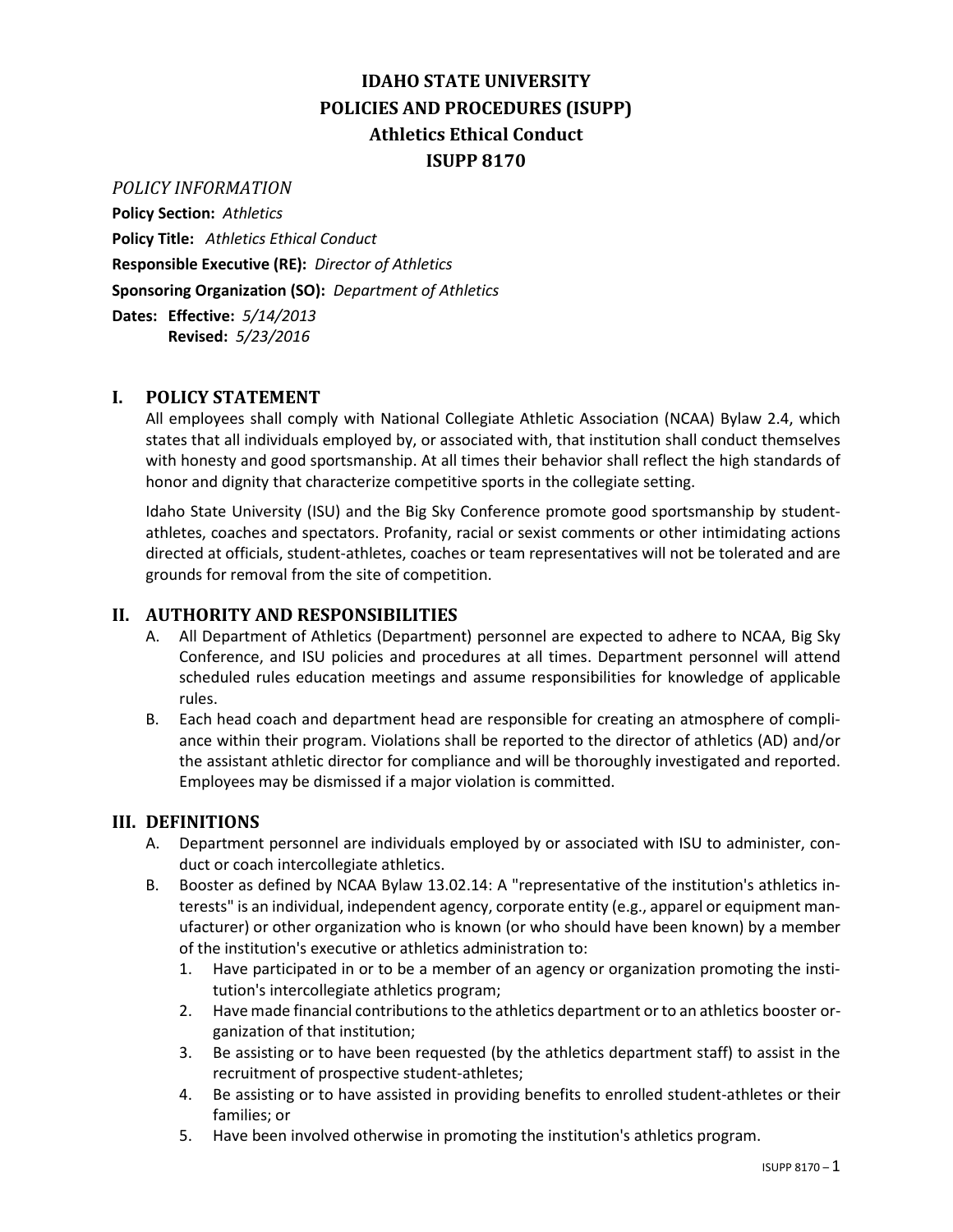C. Gambling as defined by NCAA Bylaw 10.3.1: Sports wagering applies to any institutional practice or any competition (intercollegiate, amateur or professional) in a sport in which the NCAA conducts championship competition, in bowl subdivision football and in emerging sports for women.

# **IV. PROCEDURES TO IMPLEMENT**

- A. Sportsmanship/Ethical Conduct
	- 1. The following is the process that the Department uses to address incidents regarding sportsmanship and/or ethical conduct. Such incidents may be, but are not limited to:
		- a. On field or court conduct,
		- b. Coach/student-athlete relationships,
		- c. Crowd and game management,
		- d. Breaches of coaching and recruiting ethics and standards,
		- e. NCAA/Big Sky Conference violations.
	- 2. When the AD becomes aware of an incident regarding sportsmanship and/or ethical conduct by Department personnel, the following procedures will be followed:
		- a. At the discretion of the AD, the incident will be:
			- i. Noted and recorded.
			- ii. Investigated further.
			- iii. Dismissed as a non-incident.
		- b. If an investigation takes place, the individual will be made aware of the charges and will be given an opportunity for explanation.
		- c. If the investigation warrants further action, the AD may make the following sanctions:
			- i. A written letter of reprimand to the Department personnel.
			- ii. Suspension of the Department personnel for a specified number of days and/or games.
			- iii. Further sanctions when appropriate by the NCAA, the Big Sky Conference, or the president of ISU.
			- iv. Should the Department personnel appeal the decision of the AD:
				- 01. For coaches and student-athletes, the appeal process will be presented in writing, within 30 days, to the Athletics Advisory Board. A recommendation from this board will be given to the president.
				- 02. For other Department personnel, the appeal process will be presented to the Office of Human Resources (HR) or their immediate supervisor. HR or the supervisor will determine the specifics for the appeal process.
	- 3. When the AD becomes aware of an incident regarding sportsmanship and/or ethical conduct by boosters or other fans, the following procedures will be followed:
		- a. The booster will be given a verbal warning.
		- b. The booster may be asked to leave the athletic competition.
		- c. The booster may be banned from future events at the discretion of the athletic administrator.
- B. Noisemakers and Bands- *Big Sky Conference Code*
	- 1. Football games (see *Big Sky Conference Code* page 44)
		- a. Artificial noisemakers, air horns and electronic amplifiers shall not be permitted, and such instruments shall be removed from the playing and spectator areas.
		- b. Bands, or any component thereof, shall not play while the game is in progress.
	- 2. Volleyball matches (see *Big Sky Conference Code* page 55)
		- a. Artificial noisemakers, including whistles and air horns shall not be permitted in the playing or spectator areas. Computerized noisemakers controlled by event management are permissible when the ball is out of play.
		- b. Cheerleaders, bands and official team mascot: bands and computerized noisemakers should cease playing when the first referee's arm is extended in preparation to beckon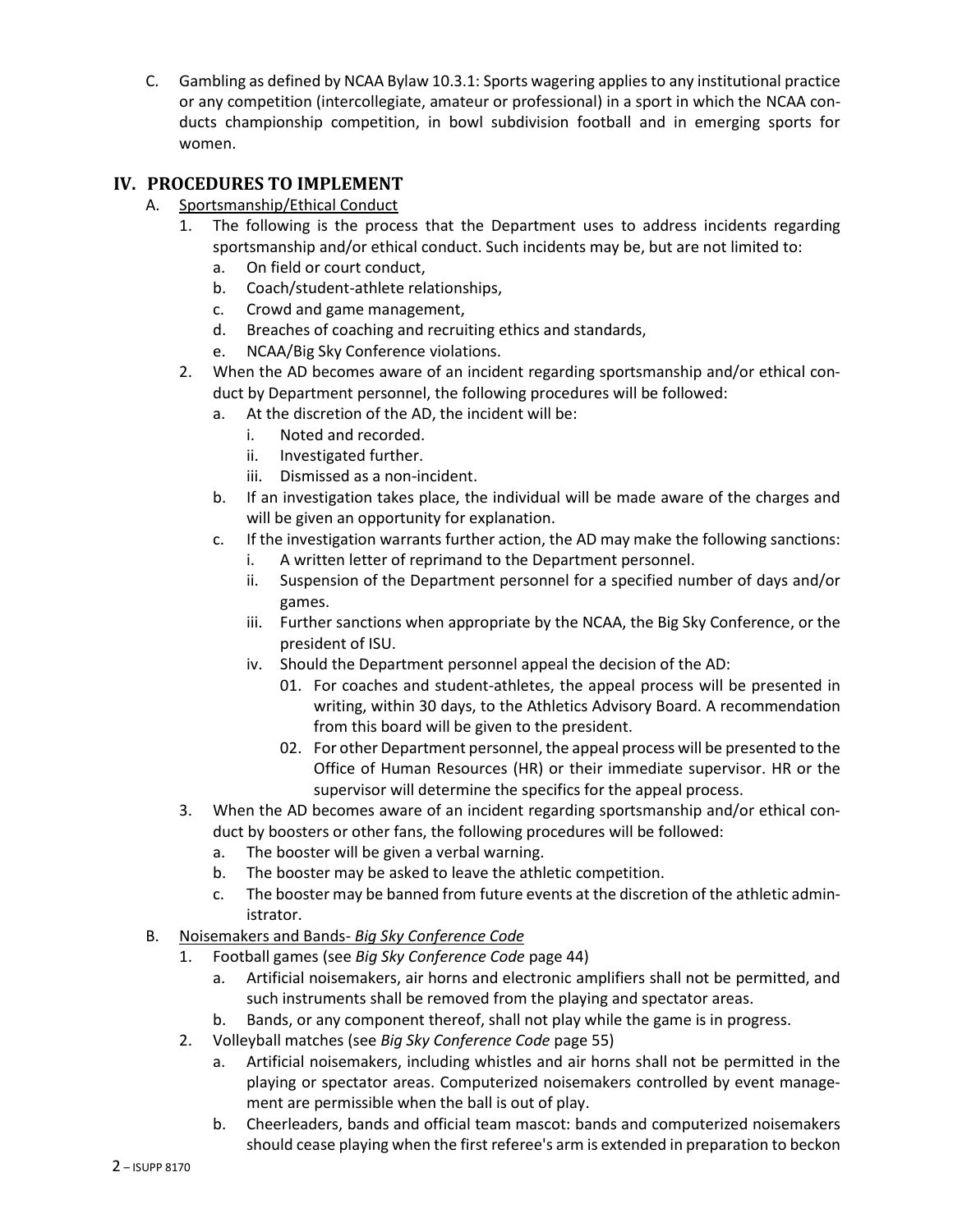the service. Megaphones are allowable when used for increasing voice volume (not as drums or other noise making purposes) and are to be used only when the ball is out of play.

- c. Bands, or any component thereof, shall not play while the match is in progress.
- 3. Basketball games (see *Big Sky Conference Code* page 39)
	- a. Artificial noisemakers, air horns and electronic amplifiers shall not be permitted, and such instruments shall be removed from the playing field and spectator areas.
	- b. Bands or amplified music are not permitted to play while the game is in progress.
- 4. Soccer matches (see *Big Sky Conference Code* page 48)
	- a. Artificial noisemakers, air horns and electronic amplifiers shall not be permitted, and such instruments shall be removed from the playing or spectator areas. Bands, or any component thereof, shall not play while the game is in progress.
	- b. Cheerleaders, mascots, bands and banners: bands, or any component thereof, are allowed to play during timeouts, between games and before and after competition.
- 5. Softball games (see *Big Sky Conference Code* page 50)
	- a. Artificial noisemakers, air horns and electric amplifiers shall not be permitted, and such instruments, shall be removed from the spectator areas by the games management personnel.
	- b. Bands, or any component thereof, shall not play while the ball is live. Play may occur immediately prior to the team's offensive half inning and/or for about 10 seconds immediately following a score.
- C. Public Comment
	- 1. Institutional personnel, including media, are prohibited from verbal or written comments on officiating matters of any nature other than to the Big Sky Conference office.
	- 2. Institutional personnel may not publicly comment derogatorily on opposing teams, officiating or other Big Sky Conference programs during postgame interviews, radio or television shows, at booster gatherings, on social medial platforms, in press releases or under other conditions when their comments could become public.
- D. Gambling and Bribery (see NCAA Bylaw 10.3)
	- 1. Be aware that the gambling industry is constantly seeking sources for information. Department personnel may be approached and questioned about the condition and attitude of team players. Department personnel may be asked to alter a game in some manner and be offered favors or gifts for doing so. If this occurs, the Department personnel MUST report the incident to the Compliance Office immediately. ISU and the Department are committed to combating all forms of gambling and bribery. Gambling is one of the major sources of revenue for organized crime. Operators need inside information to set the betting lines or odds. An attempt to procure this information through bribery of a sports participant is a felony.
	- 2. Department personnel participation with sport wagering interests, even in the most minor fashion, may jeopardize their employment.
	- 3. Because of the extreme importance of this problem, please observe these guidelines:
		- a. Department personnel must report to the Compliance Office any attempt to secure information concerning situations that might alter the normal performance of any team.
		- b. Department personnel are required by both the Department and the NCAA to report any individual who offers gifts, money or favors in exchange for supplying information or attempting to alter the outcome of any contest.
		- c. Department personnel and coaches need to be aware of the potential violations of student-athlete interaction with boosters.
		- d. Department personnel need to be aware of the legalities of gambling at an institutional and state level. They need to understand that the consequences at ISU may be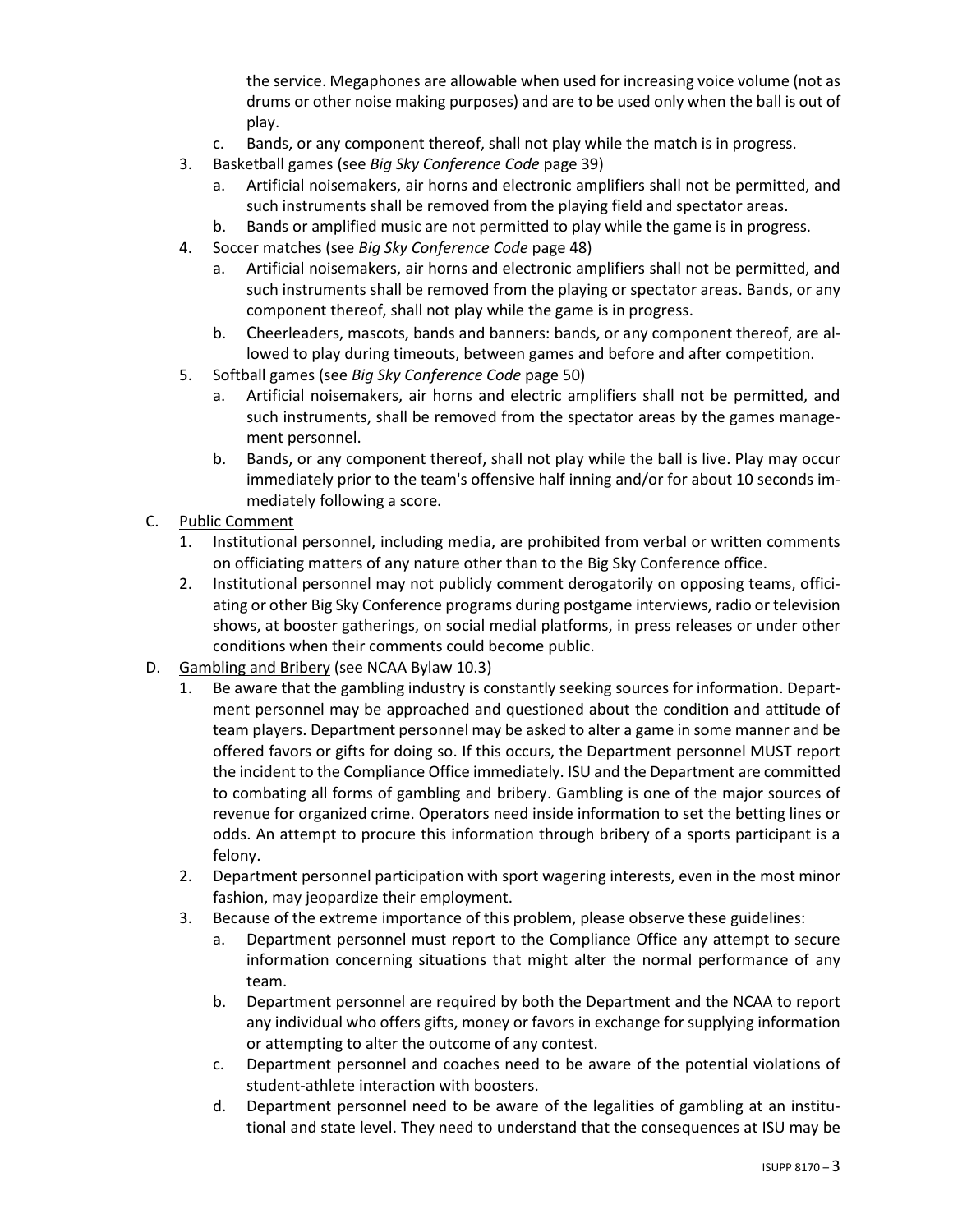termination of employment and ISU will assist with the enforcement of federal, state and local anti-bribery laws.

- e. No Department personnel should accept amenities of any form from a booster for a sport program's success. For allowable exceptions, see NCAA bylaw 11.3 and ISU policy.
- f. Department personnel should not discuss the condition or attitude of any team with anyone outside of the Department.
- g. Department personnel should not wager on any athletic contest as defined in the definitions above.
- E. Role and Responsibility of Coaching Staff
	- 1. Members of the coaching staff at ISU play an important role in the academic, athletic and personal development of student-athletes. The physical and mental well-being of studentathletes will assume the primary role for coaching athletic personnel.
	- 2. Coaches must subscribe to the conditions of the *Mission Statement* of ISU and of the Department. Coaches will also be responsible for conducting their programs consistent with the following guidelines:
		- a. The coaching staff is committed to providing the highest quality of athletic training to develop further the abilities of student-athletes while always protecting the personal welfare of these student-athletes. Coaches will be responsible for plans and strategies to achieve this goal for student-athletes. Additionally, coaches will strive to increase their teaching and coaching abilities by participation in educational and faculty development opportunities.
		- b. The goal of the coaching staff will be to recruit students possessing excellent athletic talents who meet the admissions standards of ISU.
		- c. Coaches will be responsible for providing an environment that is supportive of academic and athletic achievement of these student-athletes.
		- d. Coaches will schedule practice sessions and competitions in a manner that will ensure student-athletes adequate time to pursue their academic goals. Members of the coaching staff will also encourage student-athletes to use the resources provided by the campus to develop further their academic and personal potential.
		- e. Coaching staff are expected to be sensitive to the aspirations and goals of the various internal and external constituencies of the ISU campus. Coaches' personal conduct will foster positive relationships with students, faculty, alumni, media, and friends of ISU.
		- f. Members of the coaching staff are expected to conduct their programs consistent with the regulations of the NCAA, the Big Sky Conference, and ISU. The integrity of the athletic program is to be held in the highest regard at all times and coaches will deport themselves in a manner that reflects this commitment.
		- g. Coaches are responsible for conducting their programs within their budgets. In addition, coaches must adhere to all guidelines and accept additional appropriate responsibilities assigned to them by the Department and ISU administration.
	- 3. Coaches are expected to adhere to and follow ISU policy on sexual harassment and gender equity.